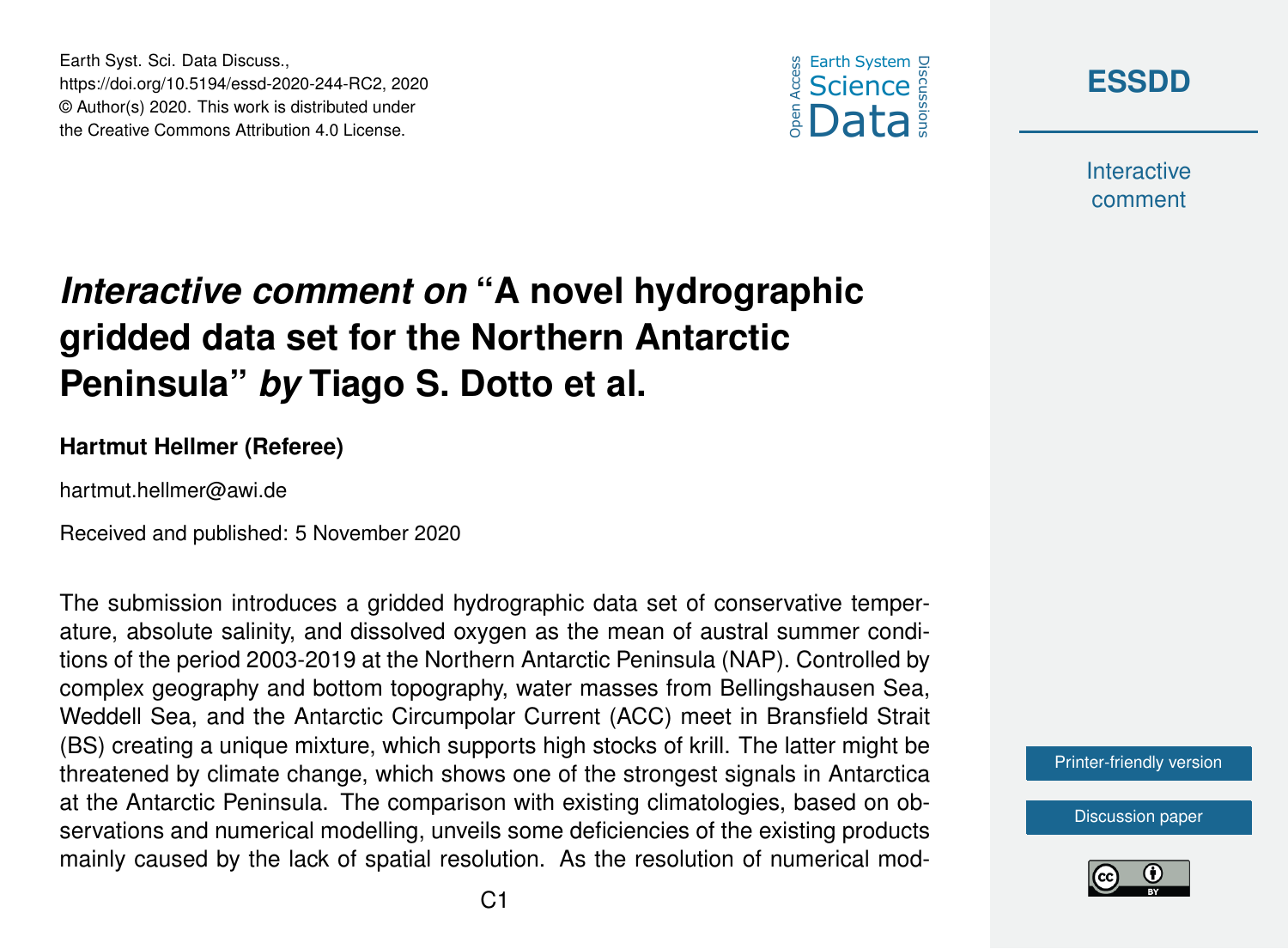els tend to increase, hydrographic data sets with high-resolution in space and time for model initialization and verification are needed desperately.

Having said this, the presented climatology is an improvement which comes, however, with three caveats:

1. The geographic focus on Bransfield Strait, leaving out – more or less - important regions like the eastern Bellingshausen Sea, southern Drake Passage, northwestern Weddell Sea continental shelf, and Powell Basin.

2. The lack of temporal, at least, seasonal resolution. E.g., only in central BS basin bottom temperatures are close to the surface freezing point (Fig. 12a), indicating some remnants of either local or remote wintertime convection - plus advection.

3. The restriction to GOAL cruises. Knowing that members of the institute participated in two Brazilian comprehensive hydrographic surveys to the northwestern Weddell Sea in 2000 and 2001 onboard of Ary Rongel, I wonder why this data is not included, which would fill the 'data void' to the east (Powell Basin) in the presented climatology.

Numerical models with a regional focus and, thus, high-resolution gain momentum. However, they need to consider the formation area of the water masses flowing towards the area of interest and, for model validation, at least a seasonal resolution. Thus, the presented climatology is of minor value and needs to be extended in space and time. This could be achieved either by combining the GOAL climatology with larger-scale climatologies or to collect more hydrographic data from different sources and platforms to create a comprehensive data set for the continental shelf fringing the whole Antarctic Peninsula.

Nevertheless, I recommend publication of this submission with moderate revision – if possible – because:

1. The GOAL climatology might be of significant value for marine biology, focused on krill and its predators in the NAP area.

**Interactive** comment

[Printer-friendly version](https://essd.copernicus.org/preprints/essd-2020-244/essd-2020-244-RC2-print.pdf)

[Discussion paper](https://essd.copernicus.org/preprints/essd-2020-244)